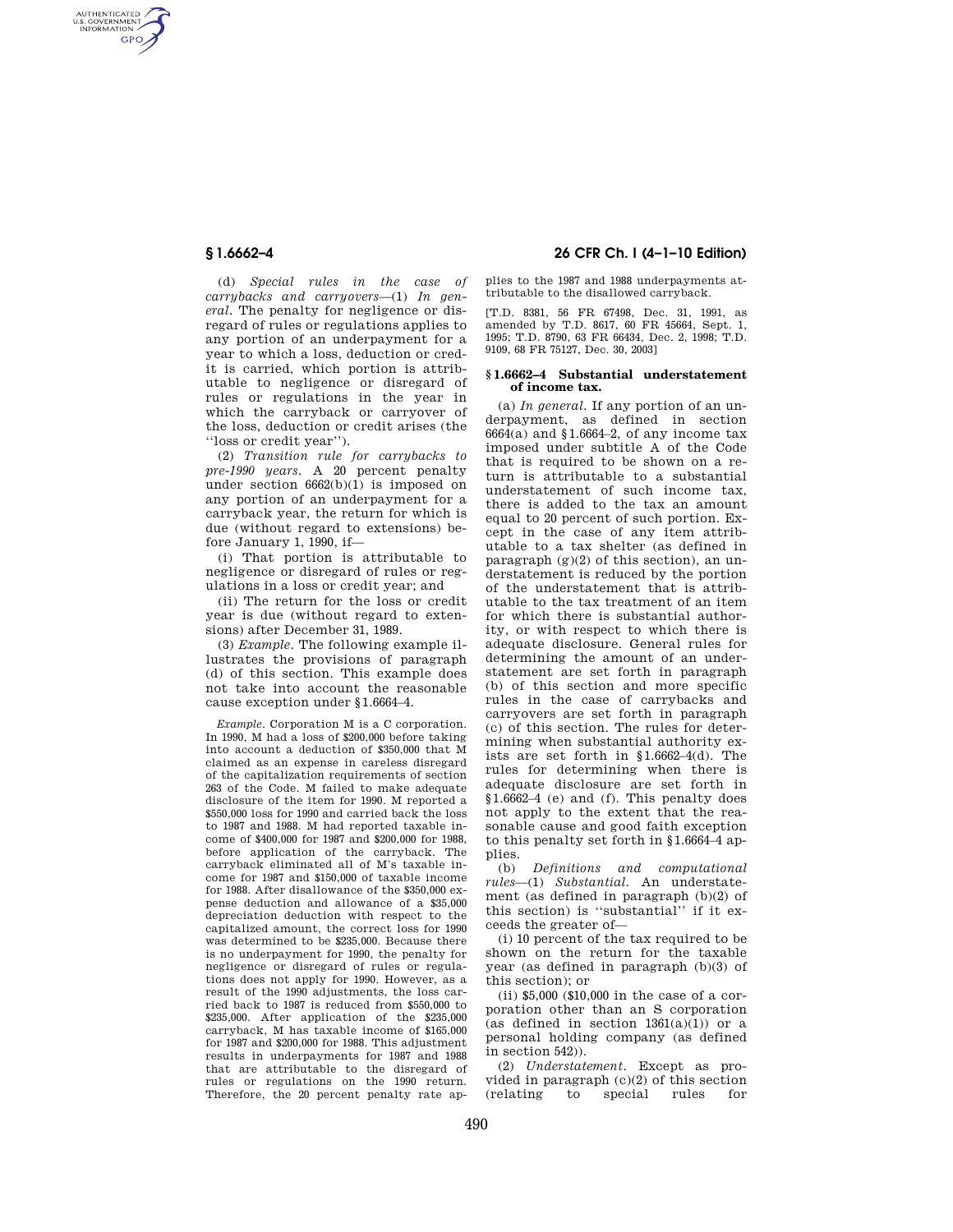carrybacks), the term ''understatement'' means the excess of—

(i) The amount of the tax required to be shown on the return for the taxable year (as defined in paragraph (b)(3) of this section), over

(ii) The amount of the tax imposed which is shown on the return for the taxable year (as defined in paragraph (b)(4) of this section), reduced by any rebate (as defined in paragraph (b)(5) of this section).

The definition of understatement also may be expressed as—

Understatement =  $X - (Y - Z)$ 

where  $X =$  the amount of the tax required to be shown on the return;  $Y =$  the amount of the tax imposed which is shown on the return; and  $Z = \text{any}$  rebate.

(3) *Amount of the tax required to be shown on the return.* The ''amount of the tax required to be shown on the return'' for the taxable year has the same meaning as the ''amount of income tax imposed'' as defined in  $$1.6664-2(b).$ 

(4) *Amount of the tax imposed which is shown on the return.* The ''amount of the tax imposed which is shown on the return'' for the taxable year has the same meaning as the ''amount shown as the tax by the taxpayer on his return," as defined in  $$1.6664-2(c)$ , except that—

(i) There is no reduction for the excess of the amount described in §1.6664–  $2(c)(1)(i)$  over the amount described in  $$1.6664-2(c)(1)(ii)$ , and

(ii) The tax liability shown by the taxpayer on his return is recomputed as if the following items had been reported properly:

(A) Items (other than tax shelter items as defined in  $$1.6662-4(g)(3)$  for which there is substantial authority for the treatment claimed (as provided in  $$1.6662-4(d)$ ).

(B) Items (other than tax shelter items as defined in  $$1.6662-4(g)(3)$  with respect to which there is adequate disclosure (as provided in §1.6662–4 (e) and (f)).

(C) Tax shelter items (as defined in  $$1.6662-4(g)(3)$  for which there is substantial authority for the treatment claimed (as provided in  $$1.6662-4(d)$ ), and with respect to which the taxpayer reasonably believed that the tax treatment of the items was more likely than

not the proper tax treatment (as provided in §1.6662–4(g)(4)).

(5) *Rebate.* The term *rebate* has the meaning set forth in §1.6664–2(e), except that—

(i) ''Amounts not so shown previously assessed (or collected without assessment)'' includes only amounts not so shown previously assessed (or collected without assessment) as a deficiency, and

(ii) The amount of the rebate is determined as if any items to which the rebate is attributable that are described in paragraph (b)(4) of this section had received the proper tax treatment.

(6) *Examples.* The following examples illustrate the provisions of paragraph (b) of this section. These examples do not take into account the reasonable cause exception under §1.6664–4:

*Example 1.* In 1990, Individual A, a calendar year taxpayer, files a return for 1989, which shows taxable income of \$18,200 and tax liability of \$2,734. Subsequent adjustments on audit for 1989 increase taxable income to \$51,500 and tax liability to \$12,339. There was substantial authority for an item resulting in an adjustment that increases taxable income by \$5,300. The item is not a tax shelter item. In computing the amount of the understatement, the amount of tax shown on A's return is determined as if the item for which there was substantial authority had been given the proper tax treatment. Thus, the amount of tax that is treated as shown on A's return is \$4,176, i.e., the tax on \$23,500 (\$18,200 taxable income actually shown on A's return plus \$5,300, the amount of the adjustment for which there was substantial authority). The amount of the understatement is \$8,163, i.e., \$12,339 (the amount of tax required to be shown) less \$4,176 (the amount of tax treated as shown on A's return after adjustment for the item for which there was substantial authority). Because the \$8,163 understatement exceeds the greater of 10 percent of the tax required to be shown on the return for the year, i.e., \$1,234 (\$12,339  $\times$ .10) or \$5,000, A has a substantial understatement of income tax for the year.

*Example 2.* Individual B, a calendar year taxpayer, files a return for 1990 that fails to include income reported on an information return, Form 1099, that was furnished to B. The Service detects this omission through its document matching program and assesses \$3,000 in unreported tax liability. B's return is later examined and as a result of the examination the Service makes an adjustment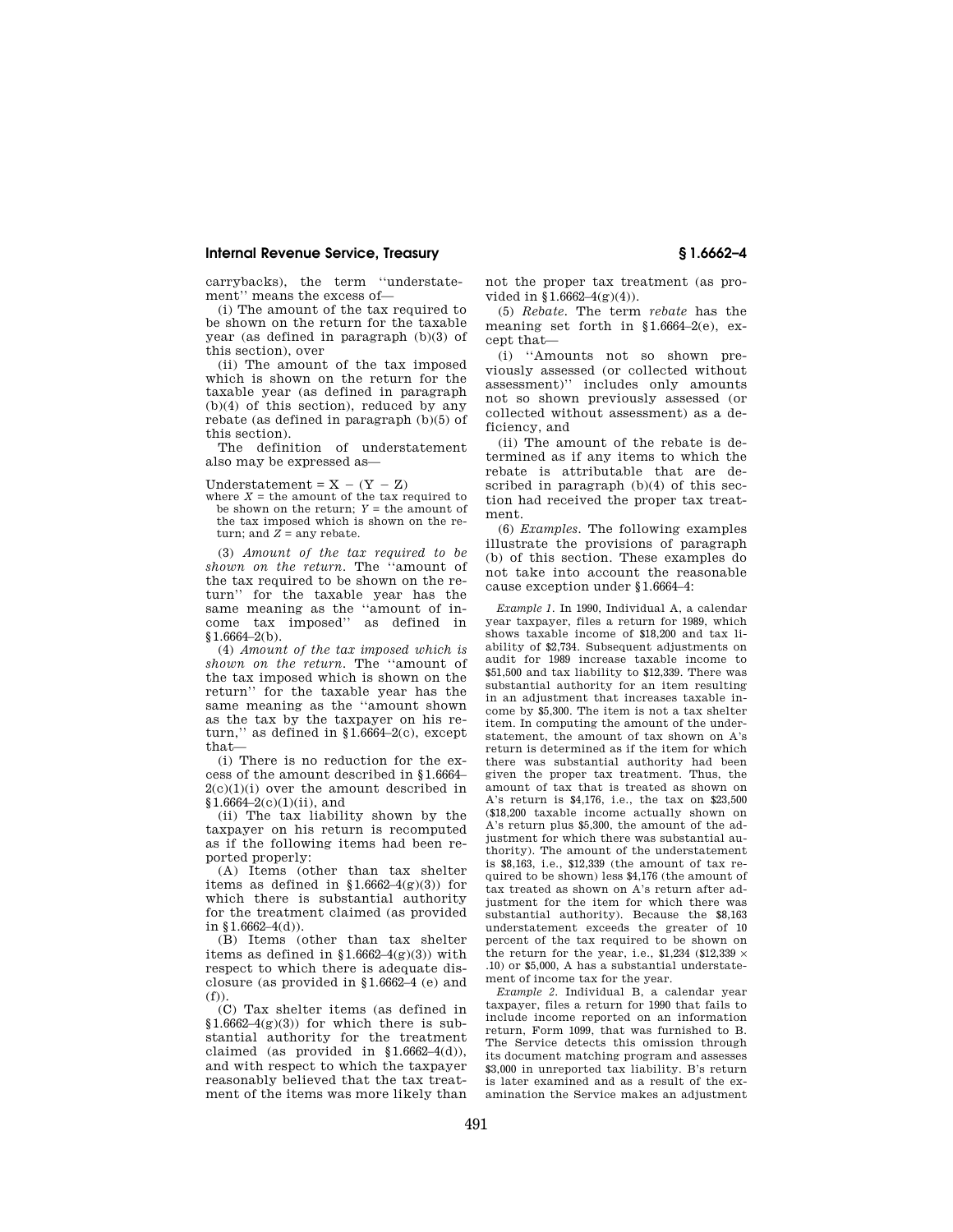to B's return of \$4,000 in additional tax liability. Assuming there was neither substantial authority nor adequate disclosure with respect to the items adjusted, there is an understatement of \$7,000 with respect to B's return. There is also an underpayment of \$7,000. (See §1.6664–2.) The amount of the understatement is not reduced by imposition of a negligence penalty on the \$3,000 portion of the underpayment that is attributable to the unreported income. However, if the Services does impose the negligence penalty on this \$3,000 portion, the Service may only impose the substantial understatement penalty on the remaining \$4,000 portion of the underpayment. (See §1.6662–2(c), which prohibits stacking of accuracy-related penalty components.)

(c) *Special rules in the case of carrybacks and carryovers*—(1) *In general.* The penalty for a substantial understatement of income tax applies to any portion of an underpayment for a year to which a loss, deduction or credit is carried that is attributable to a ''tainted item'' for the year in which the carryback or carryover of the loss, deduction or credit arises (the ''loss or credit year''). The determination of whether an understatement is substantial for a carryback or carryover year is made with respect to the return of the carryback or carryover year. ''Tainted items'' are taken into account with items arising in a carryback or carryover year to determine whether the understatement is substantial for that year.

(2) *Understatements for carryback years not reduced by amount of carrybacks.*  The amount of an understatement for a carryback year is not reduced on account of a carryback of a loss, deduction or credit to that year.

(3) *Tainted items defined*—(i) *In general.* Except in the case of a tax shelter item (as defined in paragraph (g)(3) of this section), a ''tainted item'' is any item for which there is neither substantial authority nor adequate disclosure with respect to the loss or credit year.

(ii) *Tax shelter items.* In the case of a tax shelter item (as defined in paragraph (g)(3) of this section), a ''tainted item'' is any item for which there is not, with respect to the loss or credit year, both substantial authority and a reasonable belief that the tax treatment is more likely than not the proper treatment.

## **§ 1.6662–4 26 CFR Ch. I (4–1–10 Edition)**

(4) *Transition rule for carrybacks to pre-1990 years.* A 20 percent penalty under section 6662(b)(2) is imposed on any portion of an underpayment for a carryback year, the return for which is due (without regard to extensions) before January 1, 1990, if—

(i) That portion is attributable to one or more ''tainted items'' (as defined in paragraph (c)(3) of this section) arising in a loss or credit year; and

(ii) The return for the loss or credit year is due (without regard to extensions) after December 31, 1989.

The preceding sentence applies only if the understatement in the carryback year is substantial. See *Example 2* in paragraph (c)(5) of this section.

(5) *Examples.* The following examples illustrate the rules of paragraph (c) of this section regarding carrybacks and carryovers. These examples do not take into account the reasonable cause exception under §1.6664–4.

*Example 1.* (i) Corporation N, a calendar year taxpayer, is a C corporation. N was formed on January 1, 1987, and timely filed the following income tax returns:

[In dollars]

|                    | <b>Tax Year</b> |         |           |                             |
|--------------------|-----------------|---------|-----------|-----------------------------|
|                    | 1987            | 1988    | 1989      | 1990 (be-<br>fore<br>NOLCO) |
| Taxable<br>in-     |                 |         |           |                             |
| come               | 30,000          | 100,000 | (300,000) | 50,000                      |
| Tax li-<br>ability | 4,575           | 22,250  |           | 7,500                       |

(ii) During 1990, N files Form 1139, Corporation Application for Tentative Refund, to carry back the NOL generated in 1989 (NOLCB). N received refunds of \$4,575 for 1987 and \$22,250 for 1988.

(iii) For tax year 1990, N carries over \$50,000 of the 1989 loss to offset \$50,000 of income earned in 1990 and reduce taxable income to zero. N would have reported \$7,500 of tax liability for 1990 if it were not for use of the net operating loss carryover (NOLCO). N assumes there is a remaining NOLCO of \$120,000 to be applied for tax year 1991.

(iv) In June 1991, the Service completes its examination of the 1989 loss year return and makes the following adjustment:

| Taxable income per 1989 return | (\$300,000) |
|--------------------------------|-------------|
| Adjustment: Unreported income  | 310,000     |
|                                | \$10,000    |
|                                | \$1,500     |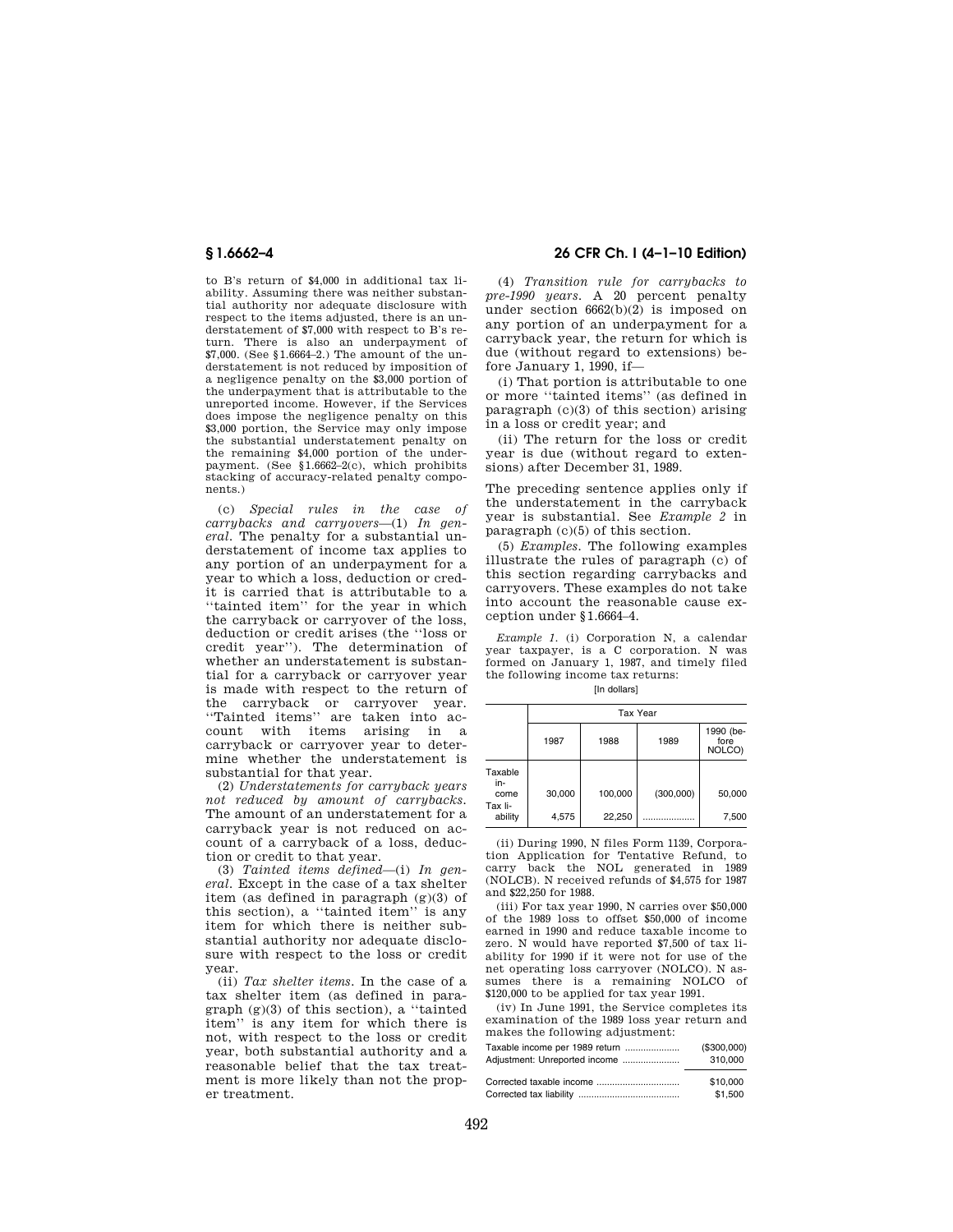(v) There was not substantial authority for N's treatment of the items comprising the 1989 adjustment and N did not make adequate disclosure.

(vi) As a result of the adjustment to the 1989 return, N had an understatement of \$4,575 for tax year 1987; an understatement of \$22,250 for tax year 1988; an understatement of \$1,500 for tax year 1989; and an understatement of \$7,500 for tax year 1990. Only the \$22,250 understatement for 1988 is a substantial understatement, i.e., it exceeds the greater of (a) \$2,225 (10 percent of the tax required to be shown on the return for the taxable year (.10 X \$22,250)) or (b) \$10,000. The underpayment for 1988 is subject to a penalty rate of 20 percent.

*Example 2.* The facts are the same as in *Example 1,* except that in addition to examining the 1989 return, the Service also examines the 1987 return and makes an adjustment that results in an understatement. (This adjustment is unrelated to the adjustment on the 1987 return for the disallowance of the NOLCB from 1989.) If the understatement resulting from the adjustment to the 1987 return, when combined with the understatement resulting from the disallowance of the NOLCB from 1989, exceeds the greater of (a) 10 percent of the tax required to be shown on the return for 1987 or (b) \$10,000, the underpayment for 1987 will also be subject to a substantial understatement penalty. portion of the underpayment attributable to the adjustment unrelated to the disallowance of the NOLCB will be subject to a penalty rate of 25 percent under former section 6661. The portion of the underpayment attributable to the disallowance of the NOLCB will be subject to a penalty rate of 20 percent under section 6662.

*Example 3.* Individual P, a calendar year single taxpayer, files his 1990 return reporting taxable income of \$10,000 and a tax liability of \$1,504. An examination of the 1990 return results in an adjustment for unreported income of \$25,000. There was not substantial authority for P's failure to report the income, and P did not make adequate disclosure with respect to the unreported income. P's correct tax liability for 1990 is determined to be \$7,279, resulting in an understatement of \$5,775 (the difference between the amount of tax required to be shown on the return (\$7,279) and the tax shown on the return (\$1,504)). Because the understatement exceeds the greater of (a) \$728 (10 percent of the tax required to be shown on the return  $(.10 \times $7,279)$  or (b) \$5,000, the understatement is substantial. Subsequently, P files his 1993 return showing a net operating loss. The loss is carried back to his 1990 return, reducing his taxable income for 1990 to zero. However, the amount of the understatement for 1990 is not reduced on account of the NOLCB to that year. P is subject to the 20 percent penalty rate under section 6662 on the underpayment attributable to the substantial understatement for 1990, notwithstanding that the tax required to be shown on the return for that year, after application of the NOLCB, is zero.

(d) *Substantial authority*—(1) *Effect of having substantial authority.* If there is substantial authority for the tax treatment of an item, the item is treated as if it were shown properly on the return for the taxable year in computing the amount of the tax shown on the return. Thus, for purposes of section 6662(d), the tax attributable to the item is not included in the understatement for that year. (For special rules relating to tax shelter items see §1.6662–4(g).)

(2) *Substantial authority standard.* The substantial authority standard is an objective standard involving an analysis of the law and application of the law to relevant facts. The substantial authority standard is less stringent than the more likely than not standard (the standard that is met when there is a greater than 50-percent likelihood of the position being upheld), but more stringent than the reasonable basis standard as defined in §1.6662–3(b)(3). The possibility that a return will not be audited or, if audited, that an item will not be raised on audit, is not relevant in determining whether the substantial authority standard (or the reasonable basis standard) is satisfied.

(3) *Determination of whether substantial authority is present*—(i) *Evaluation of authorities.* There is substantial authority for the tax treatment of an item only if the weight of the authorities supporting the treatment is substantial in relation to the weight of authorities supporting contrary treatment. All authorities relevant to the tax treatment of an item, including the authorities contrary to the treatment, are taken into account in determining whether substantial authority exists. The weight of authorities is determined in light of the pertinent facts and circumstances in the manner prescribed by paragraph  $(d)(3)(ii)$  of this section. There may be substantial authority for more than one position with respect to the same item. Because the substantial authority standard is an objective standard, the taxpayer's belief that there is substantial authority for the tax treatment of an item is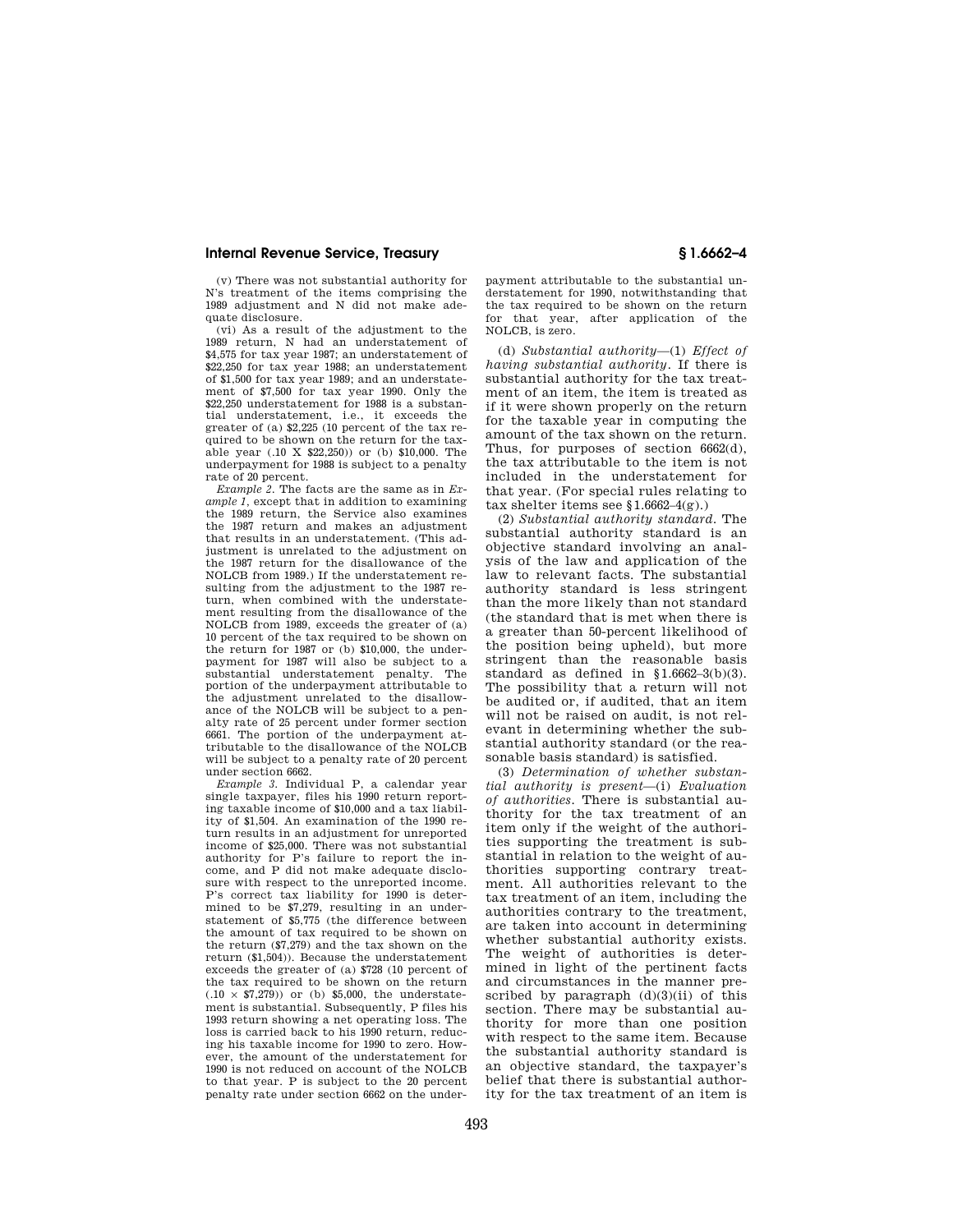not relevant in determining whether there is substantial authority for that treatment.

(ii) *Nature of analysis.* The weight accorded an authority depends on its relevance and persuasiveness, and the type of document providing the authority. For example, a case or revenue ruling having some facts in common with the tax treatment at issue is not particularly relevant if the authority is materially distinguishable on its facts, or is otherwise inapplicable to the tax treatment at issue. An authority that merely states a conclusion ordinarily is less persuasive than one that reaches its conclusion by cogently relating the applicable law to pertinent facts. The weight of an authority from which information has been deleted, such as a private letter ruling, is diminished to the extent that the deleted information may have affected the authority's conclusions. The type of document also must be considered. For example, a revenue ruling is accorded greater weight than a private letter ruling addressing the same issue. An older private letter ruling, technical advice memorandum, general counsel memorandum or action on decision generally must be accorded less weight than a more recent one. Any document described in the preceding sentence that is more than 10 years old generally is accorded very little weight. However, the persuasiveness and relevance of a document, viewed in light of subsequent developments, should be taken into account along with the age of the document. There may be substantial authority for the tax treatment of an item despite the absence of certain types of authority. Thus, a taxpayer may have substantial authority for a position that is supported only by a well-reasoned construction of the applicable statutory provision.

(iii) *Types of authority.* Except in cases described in paragraph  $(d)(3)(iv)$ of this section concerning written determinations, only the following are authority for purposes of determining whether there is substantial authority for the tax treatment of an item: Applicable provisions of the Internal Revenue Code and other statutory provisions; proposed, temporary and final regulations construing such statues;

# **§ 1.6662–4 26 CFR Ch. I (4–1–10 Edition)**

revenue rulings and revenue procedures; tax treaties and regulations thereunder, and Treasury Department and other official explanations of such treaties; court cases; congressional intent as reflected in committee reports, joint explanatory statements of managers included in conference committee reports, and floor statements made prior to enactment by one of a bill's managers; General Explanations of tax legislation prepared by the Joint Committee on Taxation (the Blue Book); private letter rulings and technical advice memoranda issued after October 31, 1976; actions on decisions and general counsel memoranda issued after March 12, 1981 (as well as general counsel memoranda published in pre-1955 volumes of the Cumulative Bulletin); Internal Revenue Service information or press releases; and notices, announcements and other administrative pronouncements published by the Service in the Internal Revenue Bulletin. Conclusions reached in treatises, legal periodicals, legal opinions or opinions rendered by tax professionals are not authority. The authorities underlying such expressions of opinion where applicable to the facts of a particular case, however, may give rise to substantial authority for the tax treatment of an item. Notwithstanding the preceding list of authorities, an authority does not continue to be an authority to the extent it is overruled or modified, implicitly or explicitly, by a body with the power to overrule or modify the earlier authority. In the case of court decisions, for example, a district court opinion on an issue is not an authority if overruled or reversed by the United States Court of Appeals for such district. However, a Tax Court opinion is not considered to be overruled or modified by a court of appeals to which a taxpayer does not have a right of appeal, unless the Tax Court adopts the holding of the court of appeals. Similarly, a private letter ruling is not authority if revoked or if inconsistent with a subsequent proposed regulation, revenue ruling or other administrative pronouncement published in the Internal Revenue Bulletin.

(iv) *Special rules*—(A) *Written determinations.* There is substantial authority for the tax treatment of an item by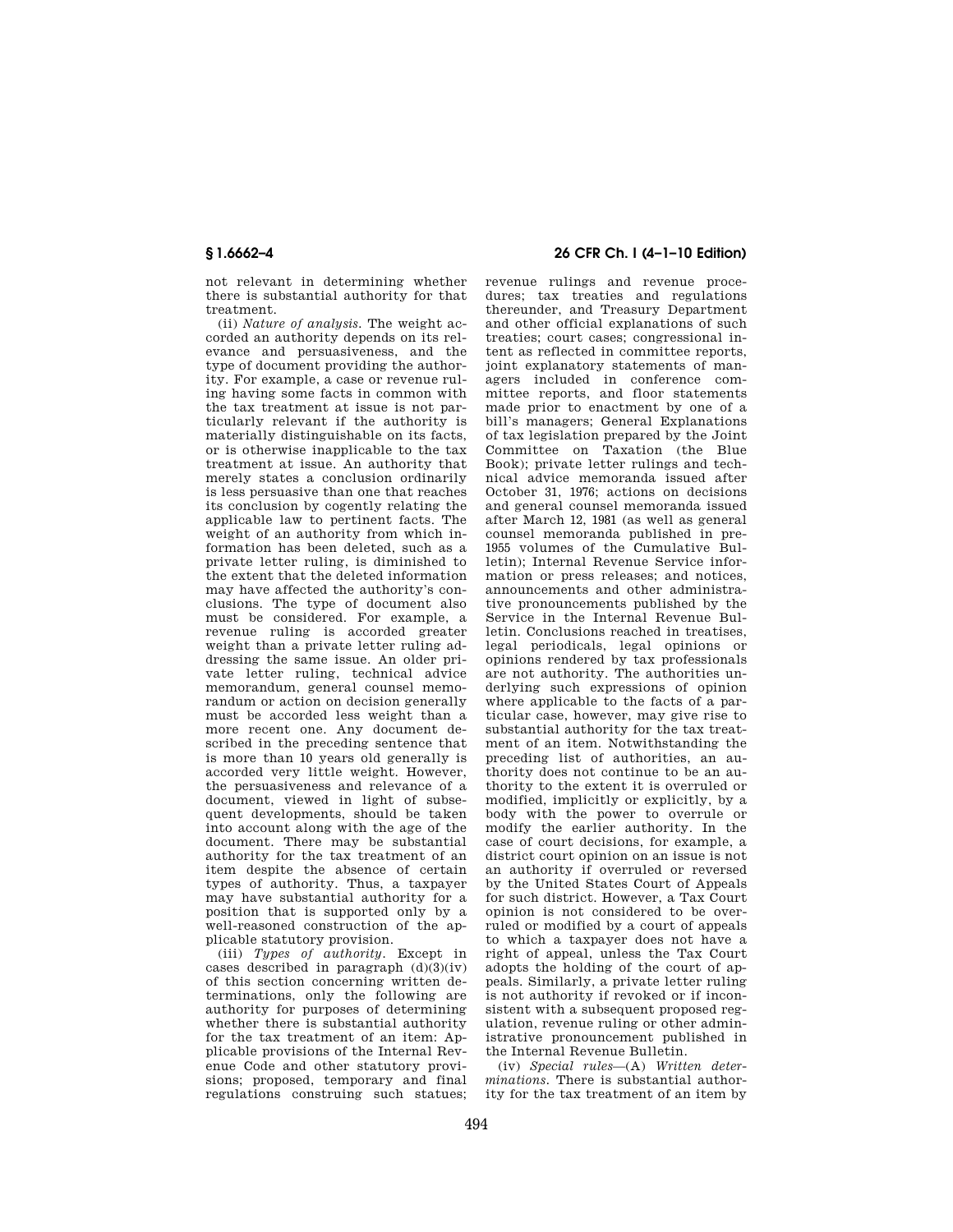a taxpayer if the treatment is supported by the conclusion of a ruling or a determination letter (as defined in §301.6110–2 (d) and (e)) issued to the taxpayer, by the conclusion of a technical advice memorandum in which the taxpayer is named, or by an affirmative statement in a revenue agent's report with respect to a prior taxable year of the taxpayer (''written determinations''). The preceding sentence does not apply, however, if—

(*1*) There was a misstatement or omission of a material fact or the facts that subsequently develop are materially different from the facts on which the written determination was based, or

(*2*) The written determination was modified or revoked after the date of issuance by—

(*i*) A notice to the taxpayer to whom the written determination was issued,

(*ii*) The enactment of legislation or ratification of a tax treaty,

(*iii*) A decision of the United States Supreme Court,

(*iv*) The issuance of temporary or final regulations, or

(*v*) The issuance of a revenue ruling, revenue procedure, or other statement published in the Internal Revenue Bulletin.

Except in the case of a written determination that is modified or revoked on account of §1.6662–4(d)(3)(iv)(A)(*1*), a written determination that is modified or revoked as described in §1.6662–  $4(d)(3)(iv)(A)(2)$  ceases to be authority on the date, and to the extent, it is so modified or revoked. See section 6404(f) for rules which require the Secretary to abate a penalty that is attributable to erroneous written advice furnished to a taxpayer by an officer or employee of the Internal Revenue Service.

(B) *Taxpayer's jurisdiction.* The applicability of court cases to the taxpayer by reason of the taxpayer's residence in a particular jurisdiction is not taken into account in determining whether there is substantial authority for the tax treatment of an item. Notwithstanding the preceding sentence, there is substantial authority for the tax treatment of an item if the treatment is supported by controlling precedent of a United States Court of Appeals to

which the taxpayer has a right of appeal with respect to the item.

(C) *When substantial authority determined.* There is substantial authority for the tax treatment of an item if there is substantial authority at the time the return containing the item is filed or there was substantial authority on the last day of the taxable year to which the return relates.

(v) *Substantial authority for tax returns due before January 1, 1990.* There is substantial authority for the tax treatment of an item on a return that is due (without regard to extensions) after December 31, 1982 and before January 1, 1990, if there is substantial authority for such treatment under either the provisions of paragraph (d)(3)(iii) of this section (which set forth an expanded list of authorities) or of §1.6661– 3(b)(2) (which set forth a narrower list of authorities). Under either list of authorities, authorities both for and against the position must be taken into account.

(e) *Disclosure of certain information*— (1) *Effect of adequate disclosure.* Items for which there is adequate disclosure as provided in this paragraph (e) and in paragraph (f) of this section are treated as if such items were shown properly on the return for the taxable year in computing the amount of the tax shown on the return. Thus, for purposes of section 6662(d), the tax attributable to such items is not included in the understatement for that year.

(2) *Circumstances where disclosure will not have an effect.* The rules of paragraph (e)(1) of this section do not apply where the item or position on the return—

(i) Does not have a reasonable basis (as defined in §1.6662–3(b)(3));

(ii) Is attributable to a tax shelter (as defined in section  $6662(d)(2)(C)(iii)$  and paragraph  $(g)(2)$  of this section); or

(iii) Is not properly substantiated, or the taxpayer failed to keep adequate books and records with respect to the item or position.

(3) *Restriction for corporations.* For purposes of paragraph  $(e)(2)(i)$  of this section, a corporation will not be treated as having a reasonable basis for its tax treatment of an item attributable to a multi-party financing transaction entered into after August 5, 1997, if the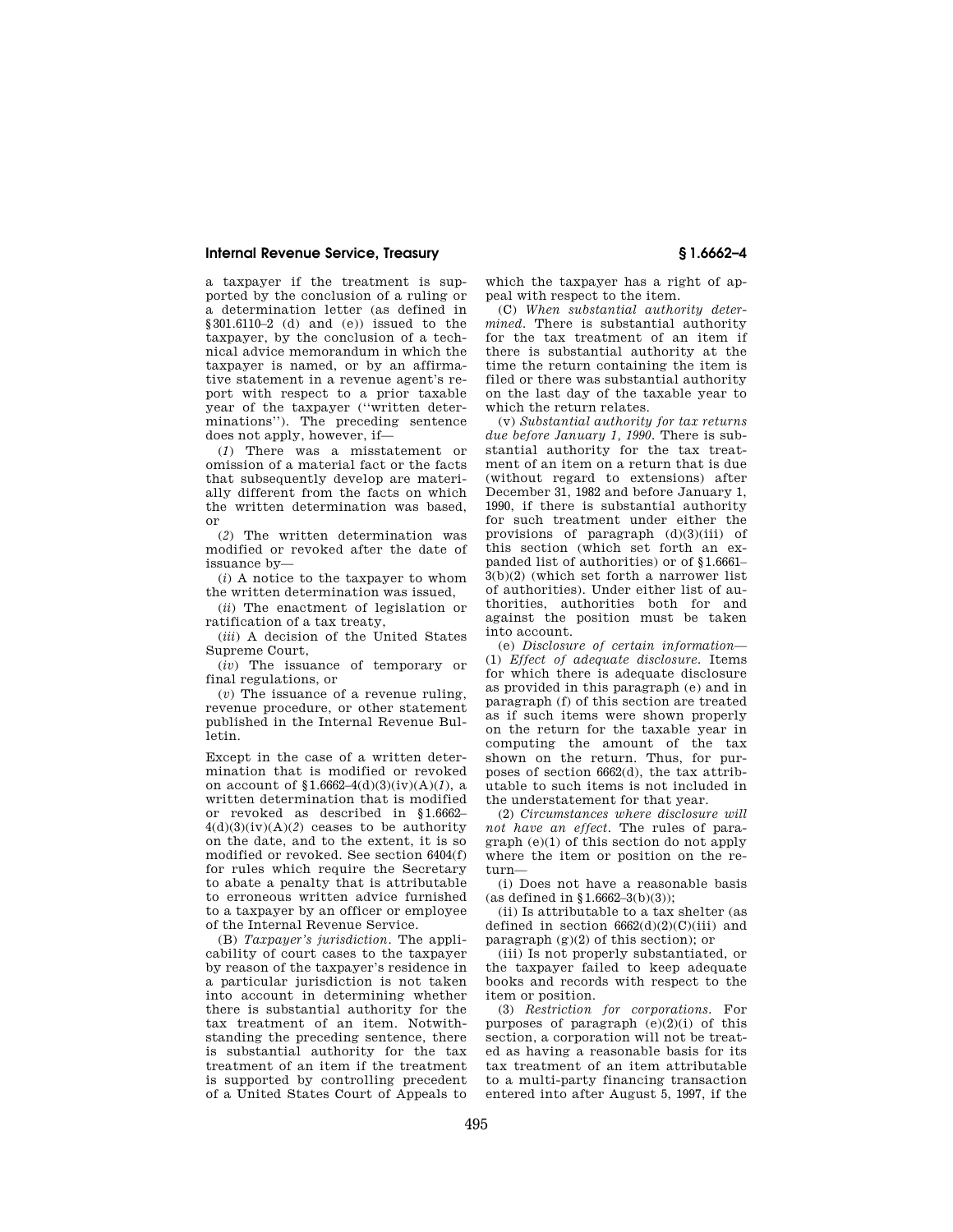treatment does not clearly reflect the income of the corporation.

(f) *Method of making adequate disclosure*—(1) *Disclosure statement.* Disclosure is adequate with respect to an item (or group of similar items, such as amounts paid or incurred for supplies by a taxpayer engaged in business) or a position on a return if the disclosure is made on a properly completed form attached to the return or to a qualified amended return (as defined in §1.6664– 2(c)(3)) for the taxable year. In the case of an item or position other than one that is contrary to a regulation, disclosure must be made on Form 8275 (Disclosure Statement); in the case of a position contrary to a regulation, disclosure must be made on Form 8275–R (Regulation Disclosure Statement).

(2) *Disclosure on return.* The Commissioner may by annual revenue procedure (or otherwise) prescribe the circumstances under which disclosure of information on a return (or qualified amended return) in accordance with applicable forms and instructions is adequate. If the revenue procedure does not include an item, disclosure is adequate with respect to that item only if made on a properly completed Form 8275 or 8275–R, as appropriate, attached to the return for the year or to a qualified amended return.

(3) *Recurring item.* Disclosure with respect to a recurring item, such as the basis of recovery property, must be made for each taxable year in which the item is taken into account.

(4) *Carrybacks and carryovers.* Disclosure is adequate with respect to an item which is included in any loss, deduction or credit that is carried to another year only if made in connection with the return (or qualified amended return) for the taxable year in which the carryback or carryover arises (the ''loss or credit year''). Disclosure is not also required in connection with the return for the taxable year in which the carryback or carryover is taken into account.

(5) *Pass-through entities.* Disclosure in the case of items attributable to a<br>pass-through entity (pass-through pass-through entity (pass-through items) is made with respect to the return of the entity, except as provided in this paragraph (f)(5). Thus, disclosure in the case of pass-through items

# **§ 1.6662–4 26 CFR Ch. I (4–1–10 Edition)**

must be made on a Form 8275 or 8275– R, as appropriate, attached to the return (or qualified amended return) of the entity, or on the entity's return in accordance with the revenue procedure described in paragraph  $(f)(2)$  of this section, if applicable. A taxpayer (i.e., partner, shareholder, beneficiary, or holder of a residual interest in a REMIC) also may make adequate disclosure with respect to a pass-through item, however, if the taxpayer files a properly completed Form 8275 or 8275– R, as appropriate, in duplicate, one copy attached to the taxpayer's return (or qualified amended return) and the other copy filed with the Internal Revenue Service Center with which the return of the entity is required to be filed. Each Form 8275 or 8275–R, as appropriate, filed by the taxpayer should relate to the pass-through items of only one entity. For purposes of this paragraph  $(f)(5)$ , a pass-through entity is a partnership, S corporation (as defined in section  $1361(a)(1)$ , estate, trust, regulated investment company (as defined in section  $851(a)$ ), real estate investment trust (as defined in section  $856(a)$ , or real estate mortgage investment conduit (''REMIC'') (as defined in section  $860D(a)$ ).

(g) *Items relating to tax shelters*—(1) *In general*—(i) *Noncorporate taxpayers.* Tax shelter items (as defined in paragraph  $(g)(3)$  of this section) of a taxpayer other than a corporation are treated for purposes of this section as if such items were shown properly on the return for a taxable year in computing the amount of tax shown on the return, and thus the tax attributable to such items is not included in the understatement for the year, if—

(A) There is substantial authority (as provided in paragraph (d) of this section) for the tax treatment of that item; and

(B) The taxpayer reasonably believed at the time the return was filed that the tax treatment of that item was more likely than not the proper treatment.

(ii) *Corporate taxpayers*—(A) *In general.* Except as provided in paragraph  $(g)(1)(ii)(B)$  of this section, all tax shelter items (as defined in paragraph (g)(3) of this section) of a corporation are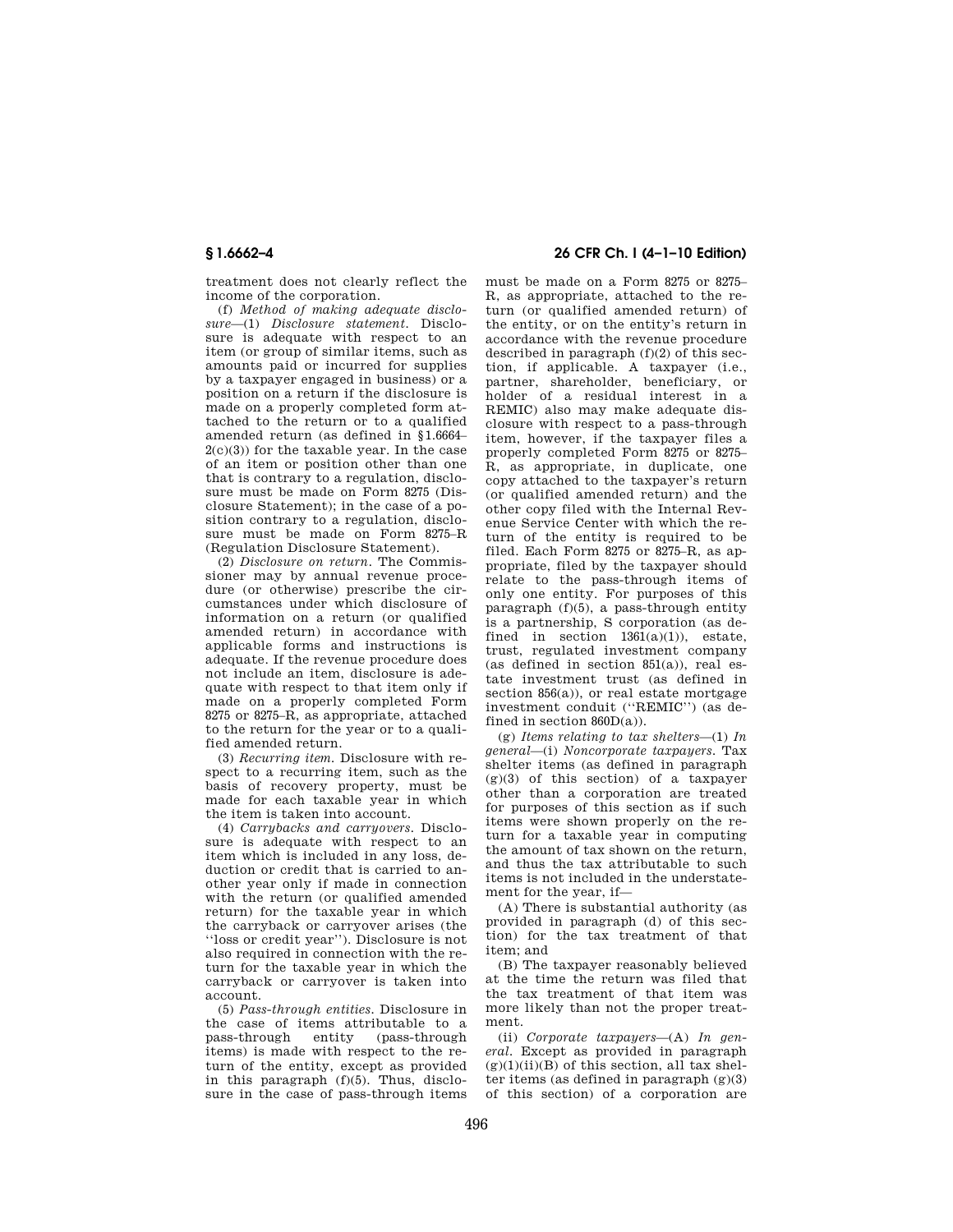taken into account in computing the amount of any understatement.

(B) *Special rule for transactions occurring prior to December 9, 1994.* The tax shelter items of a corporation arising in connection with transactions occurring prior to December 9, 1994 are treated for purposes of this section as if such items were shown properly on the return if the requirements of para $graph (g)(1)(i)$  are satisfied with respect to such items.

(iii) *Disclosure irrelevant.* Disclosure made with respect to a tax shelter item of either a corporate or noncorporate taxpayer does not affect the amount of an understatement.

(iv) *Cross-reference.* See §1.6664–4(f) for certain rules regarding the availability of the reasonable cause and good faith exception to the substantial understatement penalty with respect to tax shelter items of corporations.

(2) *Tax shelter*—(i) *In general.* For purposes of section 6662(d), the term ''tax shelter'' means—

(A) A partnership or other entity (such as a corporation or trust),

(B) An investment plan or arrangement, or

(C) Any other plan or arrangement,

if the principal purpose of the entity, plan or arrangement, based on objective evidence, is to avoid or evade Federal income tax. The principal purpose of an entity, plan or arrangement is to avoid or evade Federal income tax if that purpose exceeds any other purpose. Typical of tax shelters are transactions structured with little or no motive for the realization of economic gain, and transactions that utilize the mismatching of income and deductions, overvalued assets or assets with values subject to substantial uncertainty, certain nonrecourse financing, financing techniques that do not conform to standard commercial business practices, or the mischaracterization of the substance of the transaction. The existence of economic substance does not of itself establish that a transaction is not a tax shelter if the transaction includes other characteristics that indicate it is a tax shelter.

(ii) *Principal purpose.* The principal purpose of an entity, plan or arrangement is not to avoid or evade Federal income tax if the entity, plan or arrangement has as its purpose the claiming of exclusions from income, accelerated deductions or other tax benefits in a manner consistent with the statute and Congressional purpose. For example, an entity, plan or arrangement does not have as its principal purpose the avoidance or evasion of Federal income tax solely as a result of the following uses of tax benefits provided by the Internal Revenue Code: the purchasing or holding of an obligation bearing interest that is excluded from gross income under section 103; taking an accelerated depreciation allowance under section 168; taking the percentage depletion allowance under section 613 or section 613A; deducting intangible drilling and development costs as expenses under section  $263(c)$ ; establishing a qualified retirement plan under sections 401–409; claiming the possession tax credit under section 936; or claiming tax benefits available by reason of an election under 992 to be taxed as a domestic international sales corporation (''DISC''), under section  $927(f)(1)$  to be taxed as a foreign sales corporation (''FSC''), or under section 1362 to be taxed as an S corporation.

(3) *Tax shelter item.* An item of income, gain, loss, deduction or credit is a ''tax shelter item'' if the item is directly or indirectly attributable to the principal purpose of a tax shelter to avoid or evade Federal income tax. Thus, if a partnership is established for the principal purpose of avoiding or evading Federal income tax by acquiring and overstating the basis of property for purposes of claiming accelerated depreciation, the depreciation with respect to the property is a tax shelter item. However, a deduction claimed in connection with a separate transaction carried on by the same partnership is not a tax shelter item if the transaction does not constitute a plan or arrangement the principal purpose of which is to avoid or evade tax.

(4) *Reasonable belief*—(i) *In general.*  For purposes of section 6662(d) and paragraph  $(g)(1)(i)(B)$  of this section (pertaining to tax shelter items of noncorporate taxpayers), a taxpayer is considered reasonably to believe that the tax treatment of an item is more likely than not the proper tax treatment if (without taking into account